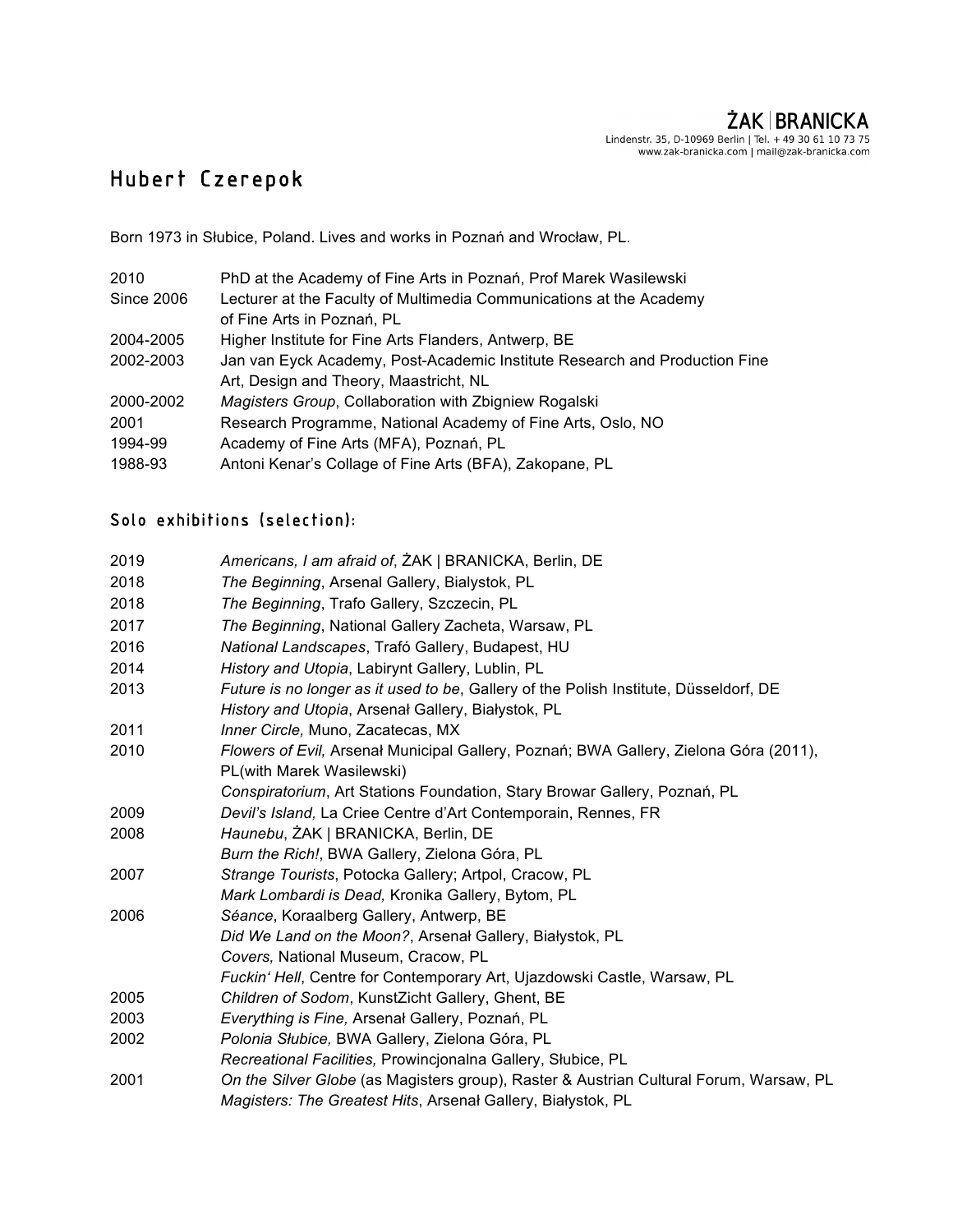## Group exhibitions (selection):

| 2018 | Monument. Central and Eastern Europe 1918-2018. Krolikarnia - Xawery Dunikowski                 |
|------|-------------------------------------------------------------------------------------------------|
|      | Museum of Sculpture, Warsaw, PL                                                                 |
|      | Moon is Only for Adults, Kronika Gallery, Bytom, PL                                             |
|      | Brocken Spectre, Awangarda Gallery BWA, Wroclaw, PL                                             |
| 2017 | Attention! Border, Arsenal Gallery, Bialystok, PL                                               |
|      | Attention! Border, Labirynth Gallery, Lublin, PL                                                |
|      | Abraham Ostrzega, National Gallery Zacheta, Warsaw, PL                                          |
| 2016 | Presence/ Absence/ Traces. Contemporary Artists on Jewish Warsaw. POLIN Museum of               |
|      | the History of Polish Jews, Warsaw, PL                                                          |
|      | Dialogue, Centre Przełomy, Szczecin, PL                                                         |
|      | Communists - renegocjacje wspólnoty, Galeria Labirynt, Lublin, PL                               |
|      | PASSION. Fan Behaviour and Art, Stadtgalerie Kiel, Kiel, DE                                     |
|      | The Wild West. A history of Wroclaw's Avant Garde, Kunstmuseum Bochum, Bochum, DE               |
| 2015 | War and Peace, Galeria Labirynt, Lublin, PL                                                     |
|      | Je brûle Paris! (I am burning Paris!), Cité internationale des arts, Paris, FR                  |
|      | Our National Body, Arsenal Gallery Power Station, Białystok, PL                                 |
|      | PASSION. Fan Behavior and Art, Künstlerhaus Bethanien, Berlin, DE                               |
|      | Second Autumn, Art Stations Gallery, Poznań, PL                                                 |
| 2014 | Po prawdże to piękny sztatek beł   War aijentlich ain scheenes Schiff, Günther Grass            |
|      | Gallery, Gdansk, PL                                                                             |
|      | Everybody is Nobody for Somebody, Santander Foundation, Madrid, ES                              |
|      | Imagine What You Desire, 19 <sup>th</sup> Biennale of Sydney, Sydney, AU                        |
| 2013 | Lux Aeterna, VIDEO ROOM Center for Contemporary Art Zamek, Ujazdowski Castle                    |
|      | Warsaw, PL                                                                                      |
|      | All About These Ladies and Gentlemen, Viafarini DOCVA, Milan, IT                                |
|      | School of Happiness, VIENNAFAIR, 2013, Wien, AT                                                 |
| 2012 | Everything is Darkness, International Sculpture Quadrennial, Riga, LV                           |
|      | Cultural Transference, EFA Project Space, New York, US                                          |
|      | Denk-Zeichen Kostrzyn, Kulturland Brandenburg, Kostrzyn, PL                                     |
|      | Final Solutions, Cathedral Quarter Arts Festifal, Belfast, IR                                   |
|      | Essence of Darkness, Academy of Fine Arts, Szczecin, PL                                         |
|      | The 8 <sup>th</sup> International Festival of Visual Arts inSPIRACJE / apocalypse, Szczecin, PL |
|      | International Sculpture Quadrennial, Riga, LV                                                   |
| 2011 | POLISH!, Künstlerhaus Bethanien, Berlin, DE.                                                    |
|      | For Kids and Adults, BWA Gallery, Wrocław, PL                                                   |
|      | Site Inspection - The Museum on the Museum, Ludwig Museum, Budapest, HU                         |
|      | Gone to Croatan - Strategies of Disappearance, Hartware MedienKunstVerein, Dortmund,            |
|      | DE                                                                                              |
|      | History in Art, Museum of Contemporary Art, Cracow, PL                                          |
| 2010 | For You I Want to Be White, BWA Gallery, Wrocław, PL                                            |
|      | Follow the White Rabbit, Bunkier Sztuki, Cracow, PL                                             |
|      | A Part of No-Part: Parallelism Between Then and Now, Chelsea Art Museum,                        |
|      | New York, US                                                                                    |
|      | Neighbours, Łaźnia Center for Contemporary Art, Gdańsk, PL                                      |
| 2009 | 20 Flashes of Freedom, Wyspa Institute of Art, Gdańsk, PL                                       |
|      | Gone To Croatan, Centre for Contemporary Art Znaki Czasu, Toruń, PL                             |
|      | Energy Class B., Ormoubath Gallery, Belfast, GB.                                                |
|      | Good Night and Bad Luck, Artists' House, Tel Aviv, IL                                           |